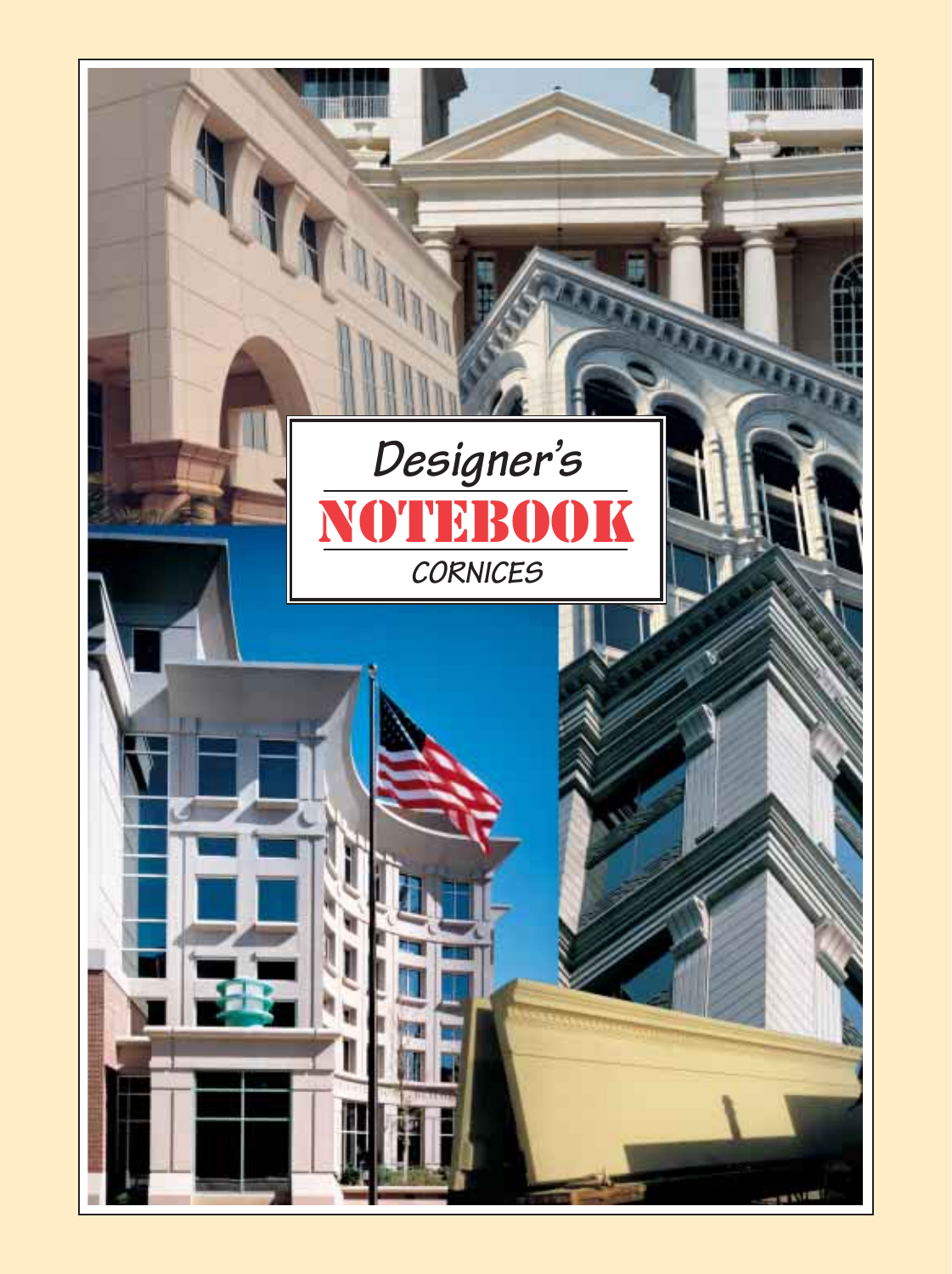*Services Committee outlines the potential of cornices in the second of a series focusing on panel details.*

# *PCI's Architectural* **Precast Cornices Expand Options - Article III** *Precast Concrete*

Cornices provide a number of significant aesthetic and functional advantages when designing virtually any type of building. Their ability to break up long expanses of the façade adds visual interest, and they can shade windows from sun, reducing energy costs and other internal shading needs. Designers who keep the available options in mind as they plan their projects will find a host of possibilities that will serve them well.

A cornice consists of a horizontal projecting overhang comprising multiple surfaces, planes and profiles with infinite variations. It usually is located along a parapet or at the top of a given plane. The cornice crowns or finishes the part to which it is affixed.

Cornices can be used in a variety of styles and combined with several different components to achieve different purposes. Options include cornices that are:

- ˙ Made to look contemporary (as in Figs. 3-2A, 3-2B and 3-2C).
- ˙ Made to look traditional (as in Figs. 3-3A, 3-3B and 3-3C).
- ˙ Doubled to create even more design interest (as in Fig. 3-4).
- ˙  $\cdot$  Incorporated with a reveal (as in Fig. 3-5).
- ˙ Incorporated with a void to reduce weight and add coping on the crown (as in Fig. 3-6).
- ˙  $\cdot$  Created so large that it requires special support. For instance, a steel structure may require bracing to prevent rotation of structural members (as in Figs. 3-7A, 3-7B and 3-7C).
- ˙  $\cdot$  Incorporated with dentils (as in Fig. 3-8).

Eyebrows also offer a design element that can add interest similarly to a cornice. An eyebrow is a horizontal projecting overhang comprised of a single profile that projects further than a cornice. It usually is located above a window or at a parapet (as shown in Fig. 3-9).

Mold costs for either component will depend on the degree of complexity and the size of the projection (Fig. 3-1). Both cornices and eyebrows may be continuous, interrupted, arched or peaked.

Dissimilar finishes may be used on adjacent surfaces (Fig. 3-2B). The plasticity of concrete along with repetitive precasting makes it economically feasible to use complex profiles and configurations. (For more on the value of repetition and options available with molds, see the previous article in the Designer's Notebook series in the Winter 1998 ASCENT.)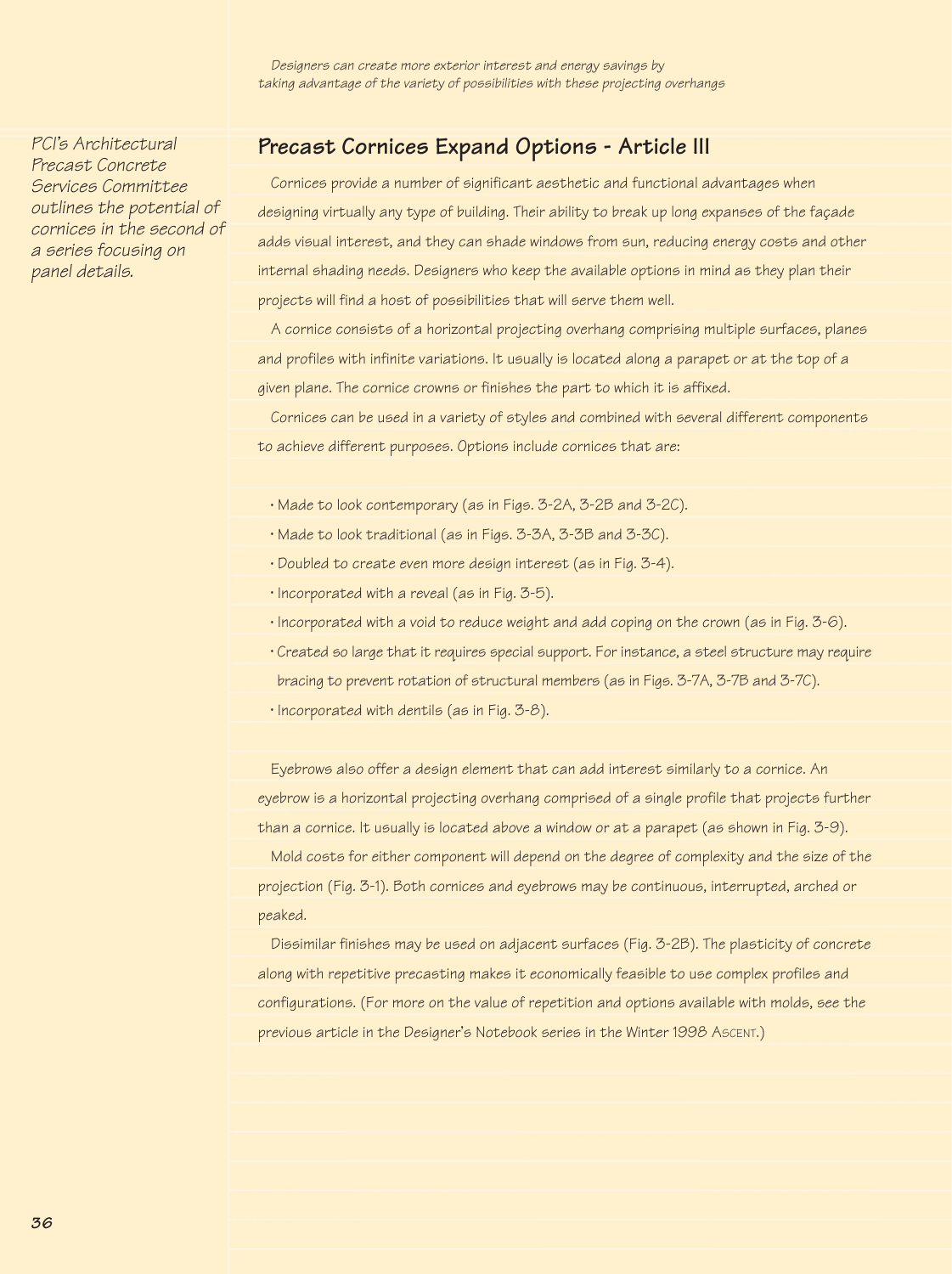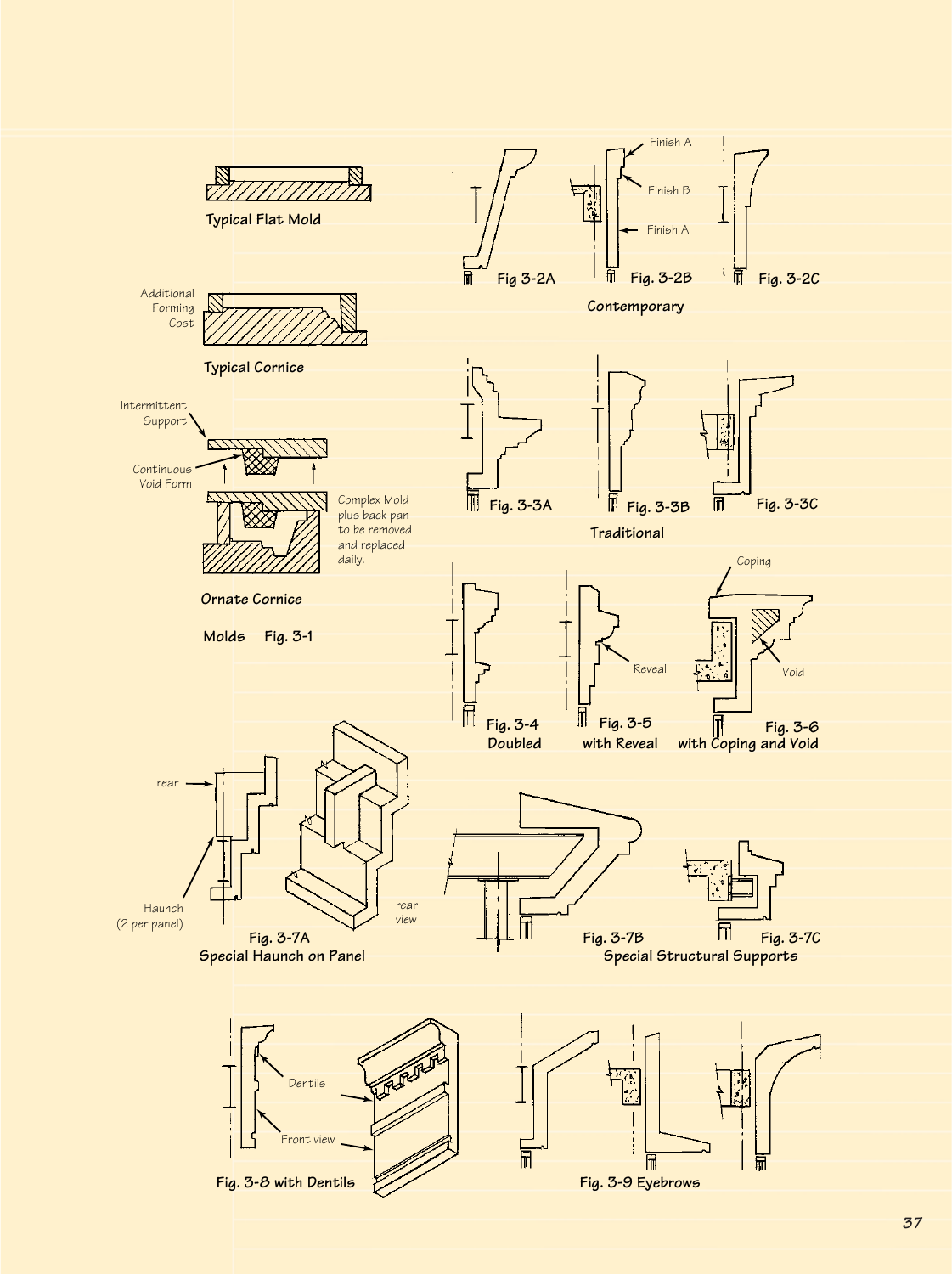# **Precast Cornices Can Offer Decorative, Functional Touch**

Architect Richard E. Fencl describes the advantages provided by precast cornices, offers suggestions on specifying them, and shows how his firm uses them on projects

The cornice or "corona" finds its origin in the classical architecture of Greece and Rome. Its place in the ancient scheme of things was to function as the crown or "head" of the building, "controlling all beneath it." As an architect whose home town and professional practice is in Chicago, I find the cornice an active part of the architectural excitement of many of our urban buildings.

Strolling through the Chicago Loop, you'll notice the wonderful cornices that top structures like The Reliance Building, The Goldblatt Building and The Rookery, adding grandeur and style. Or you can observe the intricately formed cornice at the Shubert Theatre Building; the gabled cornice at the Monroe Building; or the ballustraded crown of the Chicago Cultural Center.

**Three Primary Functions**

My architectural-historian friends suggest to me that the cornice, as an element of the façade, has three primary functions:

˙ It provides "the termination" of the vertical spread of the building. It's the top; pure and simple.

˙ It provides a balance and proportion to the entire façade, acting as a counterweight to the aesthetically heavier base of the building.

˙ When cantilevered away from the plane of the main façade, the cornice serves a function, acting as a rain shield for the upper floors and helping to minimize dirt streaking and water stains.

Historians also might suggest that when used as a horizontal element that's not situated at the building's top, the traditional cornice-shaped element becomes an "eyebrow" or "shelf" offering additional aesthetic proportion and definition to the entire facade. If one believes that buildings encompass the three basic parts of base, middle and top, these eyebrows can define the transition from one part to another or provide the transition from one type of building element to another, such as with articulated column capitals.

Today's architectural vocabulary also might employ this device as a light shelf (reflecting light) or shadow maker. Either will develop interesting and ever-changing light and dark patterns on the surfaces below.

## **Design Options Proliferate**

Whether used as the top piece or as an eyebrow, the architectural precast concrete cornice shape offers architects a multitude of design possibilities. For instance, a cornice easily can cantilever past the structural roof slab or project away from the façade's plane without needing complex additional support. Conventional masonry would require extensive reinforcing or be limited to the corbeling proportions of the masonry unit, while cantilevered curtain wall systems (which need internal stiffening) are controlled by the deflection limitations of the glass.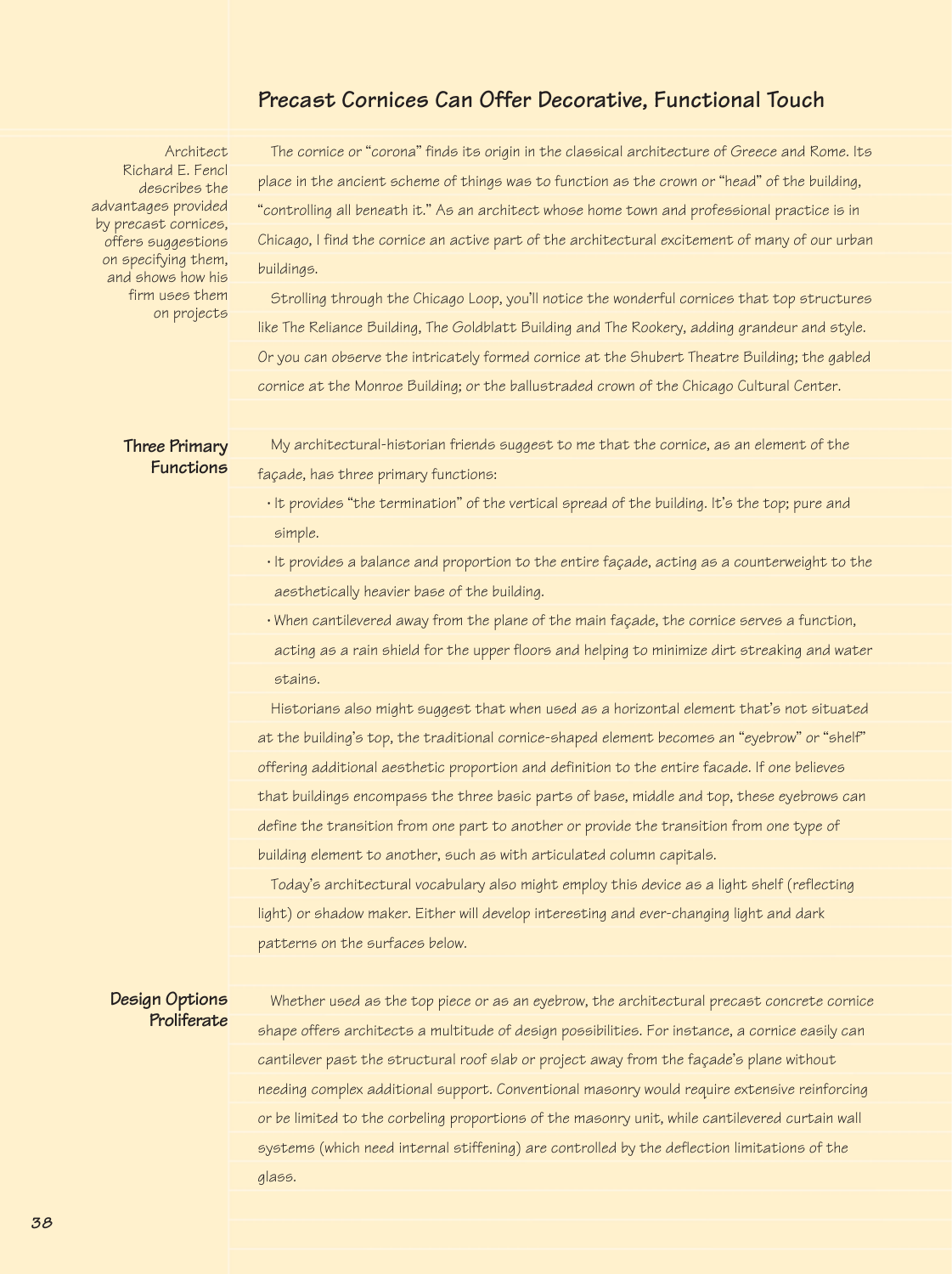When the design emphasis articulates a "heavy, large expression at the top of the building," precast concrete pieces can accomplish both the aesthetic and the functional needs of this concept. Since these precast concrete cornice and eyebrow elements are plant-fabricated, the quality control of the shapes and finishes surpasses ones that must be field-fabricated.

Because of the panel's spanning capabilities, the weight of the cornice or eyebrow panel can be transferred easily to the building's structural columns. This isn't possible with masonry. Since traditional masonry has limited span capability, the load of the masonry cornice or eyebrow is often transferred to slab edges that might require additional support or stiffer beams.



*Fig. 1: Wall insulation can mate easily with roof components, providing a tight seal, whether an insulated sandwich wall panel (top) or a single concrete wythe (bottom) is used.*

#### **Plasticity Aids Shaping**

Shape selection of precast concrete cornices is virtually unlimited, due to the wet concrete's inherent plasticity. Shape truly is limited only by forming capabilities. Likewise, facing and finish selection are excellent. Options for facing materials comprise natural-stone veneer, clay masonry elements cast in the panel, ceramic or porcelain tile veneers, terra cotta, or a combination of finishes. When using the concrete face mix as the final finish, the PCI "Color & Texture Selection Guide" is an excellent resource. At Loebl Schlossman & Hackl/Hague Richards (LSH/HR), we also find that dialogue with our local precasters early in the project helps us understand both forming and finishing possibilities, minimizing problems.

Good design development of any wall system takes a good understanding of all components within that wall assembly. In cold weather climates like Chicago, it is desirable to locate the wall insulation so it mates easily with the roof insulation. This approach can be achieved with precast concrete cornice or parapet panels, either single-wythe or in sandwich panels (see Fig. 1). Developing this with masonry cavity wall-type parapets is difficult.

## **Flashing Options**

As an architectural firm equally interested in a project's technical detailing and its aesthetic design, LSH/HR has developed several cautions when designing cornices and parapets fabricated from architectural precast concrete. We believe the interface between wall and roof components provides one of the most technically challenging details on any project. Precast concrete cornices or parapets need to be carefully detailed at this interface due to the uniqueness of their materials and connections.

Since it's desirable to offer a continuously uniform base flashing detail, precast cornice connections to the building structure should not be allowed to disrupt this continuous detail. Do not allow the precast design engineer to modify the cornice's back with haunches or connections that require a major change to the roof flashing. Our office tries to bury the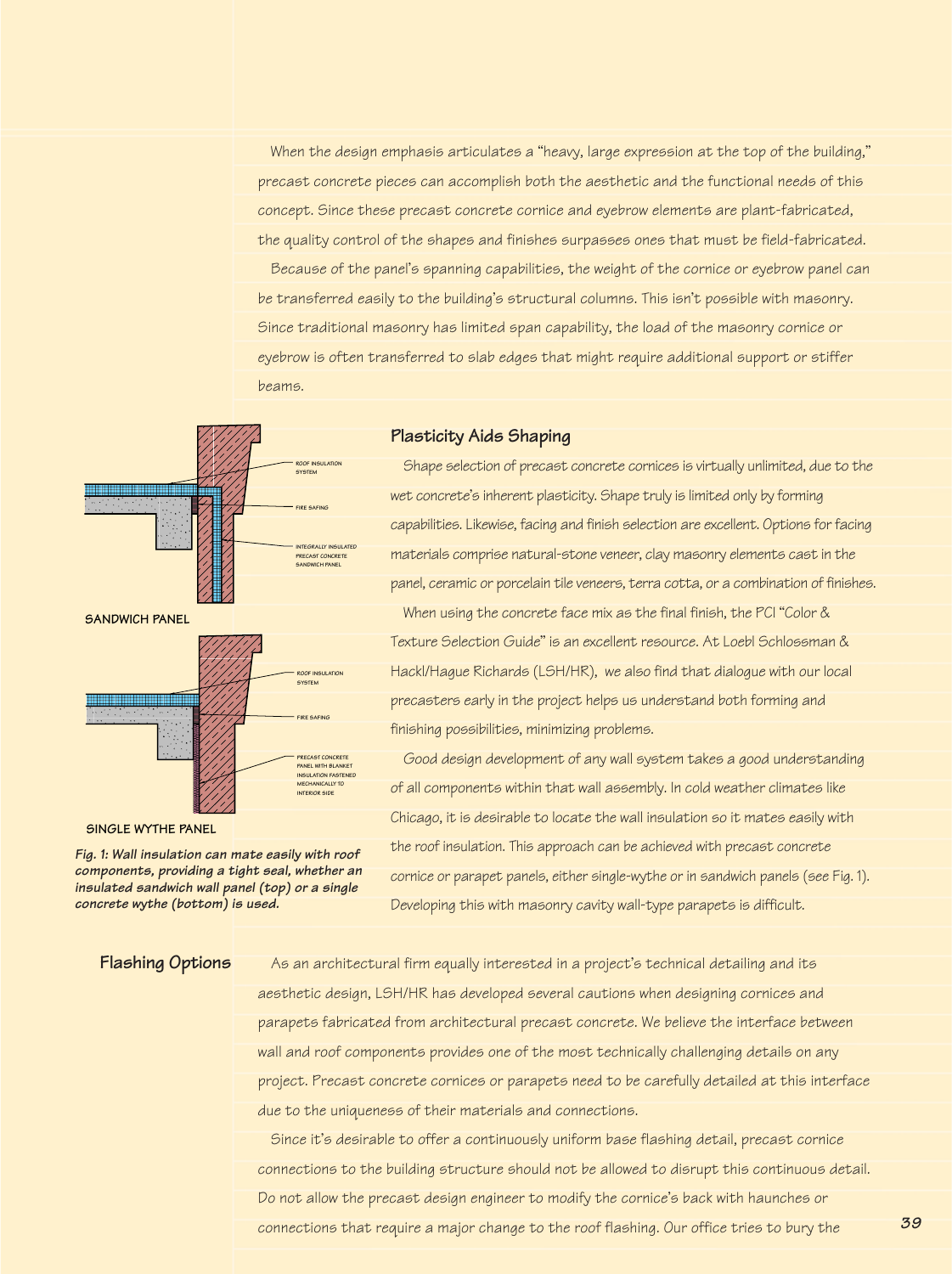connection in the insulation or connect to roof structural components below the flashing line.

LSH/HR also tries to avoid terminating roof flashing within cast-in or sawn-in reglets in the back face of precast cornice or parapet panels, since reglets do not act as through-wall flashing. The capillary nature of many cornice materials can actually pull water around the reglet, allowing it to work its way beneath the flashing termination. In addition, the reglet becomes discontinuous at the panel-to-panel caulk joint of a precast cornice system. If this caulk joint fails, water intrusion behind the flashing is inevitable.

With a straight-backed cornice panel, our philosophy is to extend the roofing system up the back of the piece and over the top, covering the entire back of the panel including the panel-



to-panel caulk joint. The roof termination is completed at the top with a metal, stone or precast coping piece to hide the termination (see Fig. 2). With a C-shaped piece, we prefer to extend the main roofing under the precast and into a drainage cavity behind the precast cornice below the roof line.

In addition, we will add an extra piece of conventional base flashing over the panel's back and then terminate the additional piece on the cornice's back near the top. In this way, if the horizontal surfaces along the cornice's top were to leak, or the precast-to-precast caulk joint fails, or the roof termination leaks, the infiltrated water won't enter the building. Instead, it will be flashed out at the extended roof membrane beneath the C-shape (see Fig. 3).

This philosophy also extends to eyebrows or other precast "shelf " elements whenever practical. Architects should be careful to consider the type and location of the precast concrete connections with this approach, as frequently these connections can puncture the flashing. LSH/HR has found that working with the precast engineer during the shop-drawing connection phase helps avoid or minimize this problem. Precast cornice pieces are generally supported at or near the

columns of the building. This provides an excellent and efficient way to transfer the panel's dead load. However, this load transfer presents another roofing-to-panel concern: differential live-load deflection between the roof edge and the precast cornice panel. The cornice isn't subject to the roof 's live-load deflection since the cornice is supported by the column, not by the roof edge.

This translates into a possible downward deflection differential of one inch for a 30-foot spanning piece of precast cornice or parapet and a roof edge spandrel beam designed for L/360. The architectural designer must be aware of this differential movement and accommodate the roof system with a perimeter expansion joint at the cornice-to-roof system (as shown in Figs. 2 and 3).

-*Fig. 2: With a straight-backed cornice panel, Fencl completes the roof detail with a metal, stone or precast coping piece to hide the termination.* 



*Fig. 3: To prevent leakage, Fencl adds an extra piece of conventional base flashing over the back of panels along the roofline, flashed out at the extended roof membrane beneath the C-shape.*